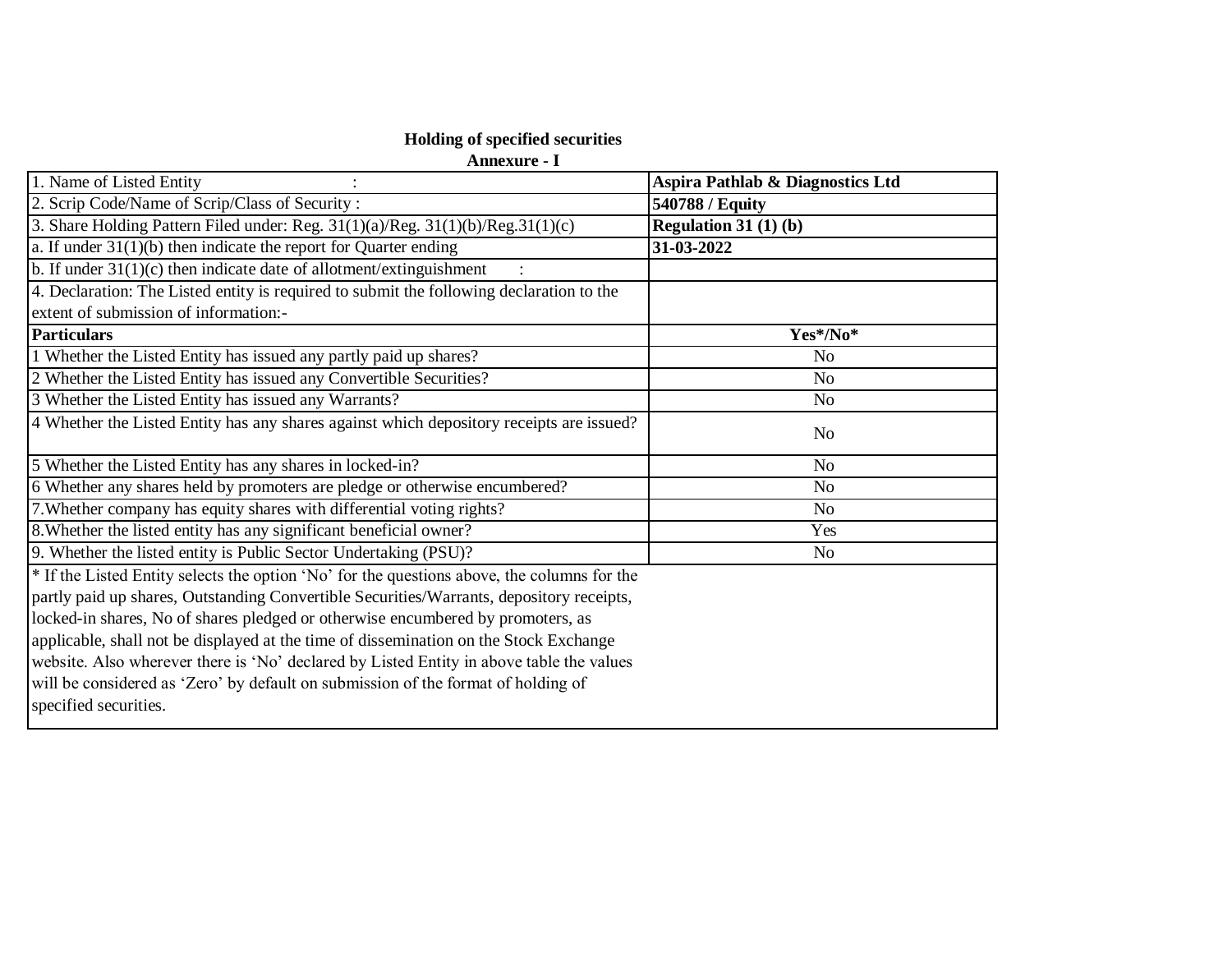$\operatorname{Script} \operatorname{Code} :$  **As on :** 

**Name of the Company : Aspira Pathlab & Diagnostics Ltd**

**As on : 31-03-2022**

|                          | Table I - Summary Statement holding of specified securities |                               |                                                                  |                                                       |                                                                      |                                                           |                                                                                                                             |               |                      |                                                                     |                                                         |               |                                                                                                                                                                                                                                                                       |                                                         |                                                    |                                                                            |                                                         |                                                             |
|--------------------------|-------------------------------------------------------------|-------------------------------|------------------------------------------------------------------|-------------------------------------------------------|----------------------------------------------------------------------|-----------------------------------------------------------|-----------------------------------------------------------------------------------------------------------------------------|---------------|----------------------|---------------------------------------------------------------------|---------------------------------------------------------|---------------|-----------------------------------------------------------------------------------------------------------------------------------------------------------------------------------------------------------------------------------------------------------------------|---------------------------------------------------------|----------------------------------------------------|----------------------------------------------------------------------------|---------------------------------------------------------|-------------------------------------------------------------|
|                          | Category of shareholder<br>(II)                             |                               |                                                                  | No. of Partly<br>paid-up equity<br>shares held<br>(V) | No. of shares<br>underlying<br><b>Depository</b><br>Receipts<br>(VI) | Total nos.<br>shares held<br>$(VII) =$<br>$(IV)+(V)+(VI)$ | Shareholding as a %<br>of total no. of shares<br>(calculated as per<br><b>SCRR, 1957)</b><br>(VIII)<br>As a % of $(A+B+C2)$ |               |                      | Number of Voting Rights held in each class of<br>securities<br>(IX) |                                                         | No. of Shares | a % assuming<br>full conversion of<br><b>Underlying</b><br>convertible<br>Outstanding<br>securities (as a<br>convertible<br>percentage of<br>securities<br>diluted share<br>(including<br>capital)<br>Warrants)<br>$(XI)=(VII)+(X)$<br>(X)<br>As a % of<br>$(A+B+C2)$ | Number of<br>Shareholding, as Locked in shares<br>(XID) |                                                    | Number of<br><b>Shares</b> pledged<br>or otherwise<br>encumbered<br>(XIII) |                                                         | Number of                                                   |
| Category<br>$\mathbf{I}$ |                                                             | Nos. of shareholders<br>(III) | No. of fully<br>paid up equity<br>shares held<br>$(\mathbf{IV})$ |                                                       |                                                                      |                                                           |                                                                                                                             | Class eg: $X$ | <b>Class</b><br>eg:Y | No of Voting Rights<br><b>Total</b>                                 | <b>Total</b><br>as a %<br>of<br>$(A+B+$<br>$\mathbf{C}$ |               |                                                                                                                                                                                                                                                                       | No.<br>(a)                                              | As a %<br>of total<br><b>Shares</b><br>held<br>(b) | No.<br>(a)                                                                 | As a<br>$%$ of<br>total<br><b>Shares</b><br>held<br>(b) | equity shares<br>held in<br>dematerialized<br>form<br>(XIV) |
|                          | (A) Promoter & Promoter Group                               |                               | 3731395                                                          |                                                       |                                                                      | 3731395                                                   | 36.25                                                                                                                       | 3731395       |                      | 3731395                                                             | 36.25                                                   |               | 36.25                                                                                                                                                                                                                                                                 |                                                         |                                                    |                                                                            |                                                         | 3731395                                                     |
|                          | $(B)$ Public                                                | 861                           | 6561605                                                          |                                                       |                                                                      | 6561605                                                   | 63.75                                                                                                                       | 6561605       |                      | 6561605                                                             | 63.75                                                   |               | 63.75                                                                                                                                                                                                                                                                 |                                                         |                                                    |                                                                            |                                                         | 6512625                                                     |
|                          | (C) Non Promoter-Non Public                                 |                               |                                                                  |                                                       |                                                                      |                                                           |                                                                                                                             |               |                      |                                                                     |                                                         |               |                                                                                                                                                                                                                                                                       |                                                         |                                                    |                                                                            |                                                         |                                                             |
|                          | (C1) Shares underlying DRs                                  |                               |                                                                  |                                                       |                                                                      |                                                           |                                                                                                                             |               |                      |                                                                     |                                                         |               |                                                                                                                                                                                                                                                                       |                                                         |                                                    |                                                                            |                                                         |                                                             |
|                          | (C2) Shares held by Employee Trusts                         |                               |                                                                  |                                                       |                                                                      |                                                           |                                                                                                                             |               |                      |                                                                     |                                                         |               |                                                                                                                                                                                                                                                                       |                                                         |                                                    |                                                                            |                                                         |                                                             |
|                          | Total                                                       | 868                           | 10293000                                                         |                                                       |                                                                      | 10293000                                                  | 100                                                                                                                         | 10293000      |                      | 10293000                                                            | 100                                                     |               | 100                                                                                                                                                                                                                                                                   |                                                         |                                                    |                                                                            |                                                         | 10244020                                                    |
|                          |                                                             |                               |                                                                  |                                                       |                                                                      |                                                           |                                                                                                                             |               |                      |                                                                     |                                                         |               |                                                                                                                                                                                                                                                                       |                                                         |                                                    |                                                                            |                                                         |                                                             |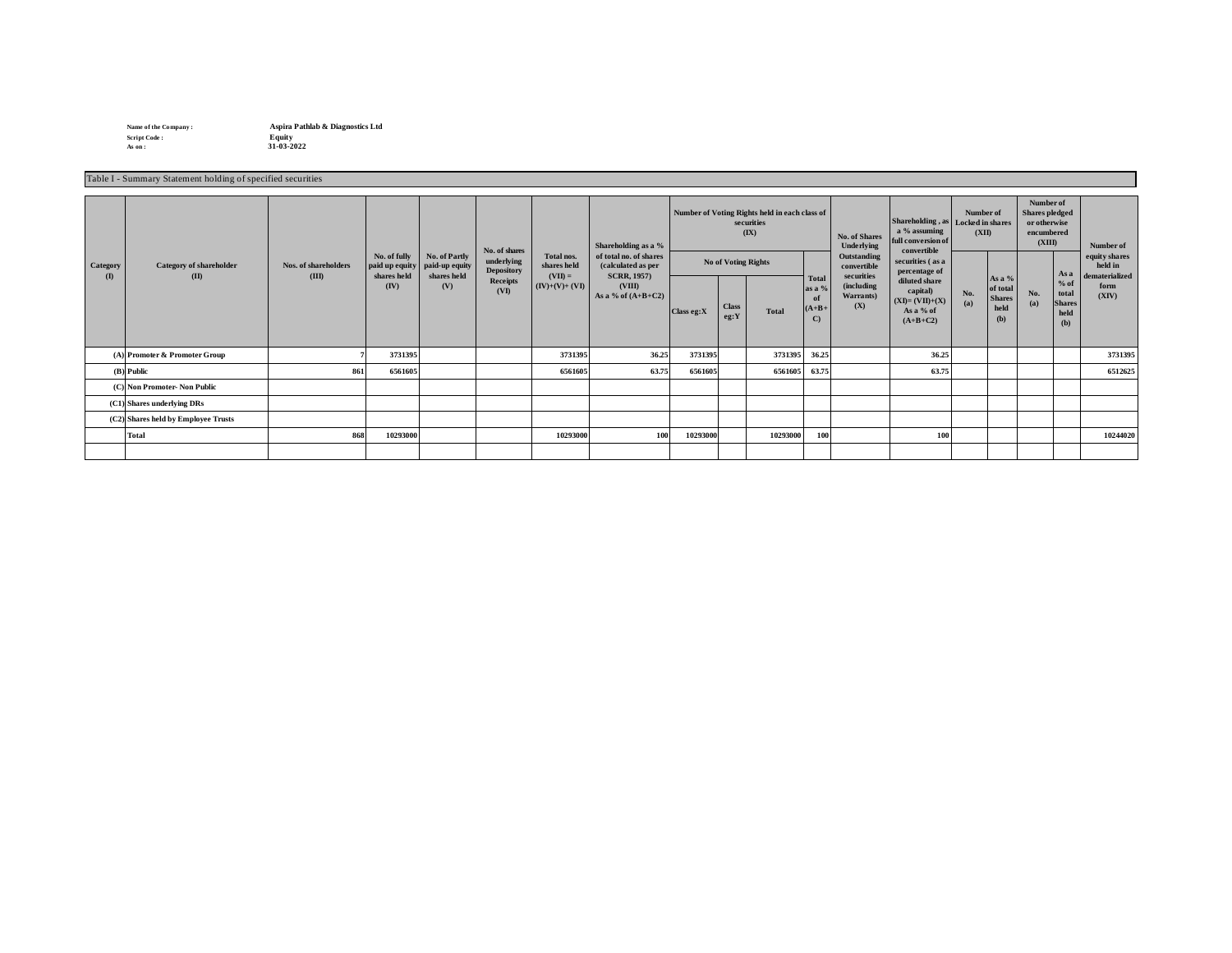|                                                                                                 |                                                                                                                                                                                                                                                                                                                                                                                                             |                                |                                          |                                 |                                                            |                                      | Shareholdin                                                      |                            | Number of Voting Rights held in each class of<br>securities<br>(IX) |                 |                                                     | <b>No. of Shares</b>                                         | Shareholding,<br>as a %<br>assuming full                                                                        |            | <b>Number of Lockedin</b><br>shares<br>(XII) |            | <b>Number of Shares</b><br>pledged or otherwise<br>encumbered<br>(XIII) | Number of                                             |
|-------------------------------------------------------------------------------------------------|-------------------------------------------------------------------------------------------------------------------------------------------------------------------------------------------------------------------------------------------------------------------------------------------------------------------------------------------------------------------------------------------------------------|--------------------------------|------------------------------------------|---------------------------------|------------------------------------------------------------|--------------------------------------|------------------------------------------------------------------|----------------------------|---------------------------------------------------------------------|-----------------|-----------------------------------------------------|--------------------------------------------------------------|-----------------------------------------------------------------------------------------------------------------|------------|----------------------------------------------|------------|-------------------------------------------------------------------------|-------------------------------------------------------|
|                                                                                                 |                                                                                                                                                                                                                                                                                                                                                                                                             |                                | No. of fully                             | Partly paid-                    | Nos. of<br>shares                                          | Total nos.                           | $g\%$<br>calculated                                              | <b>No of Voting Rights</b> |                                                                     |                 |                                                     | Underlying<br>Outstanding                                    | conversion of<br>convertible                                                                                    |            |                                              |            |                                                                         | equity                                                |
|                                                                                                 | Category & Name of the<br><b>Shareholders</b><br>(I)                                                                                                                                                                                                                                                                                                                                                        | No. of<br>shareholder<br>(III) | paid up<br>equity<br>shares held<br>(IV) | up equity<br>shares held<br>(V) | underlying<br><b>Depository</b><br><b>Receipts</b><br>(VI) | shares held<br>$(VII =$<br>$IV+V+VI$ | as per<br><b>SCRR, 1957</b><br>As a % of<br>$(A+B+C2)$<br>(VIII) | <b>Class X</b>             | <b>ClassY</b>                                                       | <b>Total</b>    | Total as a<br>% of Total<br><b>Voting</b><br>rights | convertible<br>securities<br>(including)<br>Warrants)<br>(X) | securities (as a<br>percentage of<br>diluted share<br>capital)<br>$(XI) =$<br>$(VII)+(X)$ as a<br>$%$ of A+B+C2 | No.<br>(a) | As a % of<br>total Shares<br>held<br>(b)     | No.<br>(a) | As a % of<br>total shares<br>held<br>(b)                                | shares held<br>in<br>lematerializ<br>ed form<br>(XIV) |
| $-1$                                                                                            | Indian<br><b>Individuals/Hindu</b>                                                                                                                                                                                                                                                                                                                                                                          |                                |                                          | $\theta$                        |                                                            |                                      |                                                                  |                            |                                                                     |                 |                                                     |                                                              |                                                                                                                 |            |                                              |            |                                                                         |                                                       |
| (a)                                                                                             | undivided Family<br><b>RAJ ARVIND</b>                                                                                                                                                                                                                                                                                                                                                                       |                                | 2295595<br>4595                          | $\mathbf{0}$                    |                                                            | 2295595<br>4595                      | 22.3<br>0.04                                                     | 2295595<br>4595            |                                                                     | 2295595<br>4595 | 22.30<br>0.04                                       |                                                              | 22.3<br>0.04                                                                                                    |            |                                              |            |                                                                         | 2295595<br>4595                                       |
|                                                                                                 | <b>BHANUSHALI</b><br><b>BHARAT TOKARSHI</b>                                                                                                                                                                                                                                                                                                                                                                 |                                |                                          | $\mathbf{0}$                    |                                                            |                                      |                                                                  |                            |                                                                     |                 |                                                     |                                                              |                                                                                                                 |            |                                              |            |                                                                         |                                                       |
|                                                                                                 | <b>DAGHA</b><br><b>GEETA PARESH</b>                                                                                                                                                                                                                                                                                                                                                                         |                                | 60000                                    |                                 |                                                            | 60000                                | 0.58                                                             | 60000                      |                                                                     | 60000           | 0.58                                                |                                                              | 0.58                                                                                                            |            |                                              |            |                                                                         | 60000                                                 |
|                                                                                                 | <b>BHANUSHALI</b><br><b>PARESH BHANJI</b>                                                                                                                                                                                                                                                                                                                                                                   |                                | 200000                                   | $\theta$                        |                                                            | 200000                               | 1.94                                                             | 200000                     |                                                                     | 200000          | 1.94                                                |                                                              | 1.94                                                                                                            |            |                                              |            |                                                                         | 200000                                                |
|                                                                                                 | <b>BHANUSHALI</b><br><b>ARVIND KARSANDAS</b>                                                                                                                                                                                                                                                                                                                                                                |                                | 260000                                   |                                 |                                                            | 260000                               | 2.53                                                             | 260000                     |                                                                     | 260000          | 2.53                                                |                                                              | 2.53                                                                                                            |            |                                              |            |                                                                         | 260000                                                |
|                                                                                                 | <b>BHANUSHALI</b>                                                                                                                                                                                                                                                                                                                                                                                           |                                | 885500                                   | $\mathbf{0}$                    |                                                            | 885500                               | 8.6                                                              | 885500                     |                                                                     | 885500          | 8.60                                                |                                                              | 8.6                                                                                                             |            |                                              |            |                                                                         | 885500                                                |
|                                                                                                 | <b>DEEPALI ARVIND</b><br><b>BHANUSHALI</b>                                                                                                                                                                                                                                                                                                                                                                  |                                | 885500                                   | $\mathbf{0}$                    |                                                            | 885500                               | 8.6                                                              | 885500                     |                                                                     | 885500          | 8.60                                                |                                                              | 8.6                                                                                                             |            |                                              |            |                                                                         | 885500                                                |
| (b)                                                                                             | <b>Central Government/ State</b><br>Government(s)                                                                                                                                                                                                                                                                                                                                                           |                                |                                          |                                 |                                                            |                                      |                                                                  |                            |                                                                     |                 |                                                     |                                                              |                                                                                                                 |            |                                              |            |                                                                         |                                                       |
| (c)                                                                                             | <b>Financial Institutions/</b><br><b>Banks</b>                                                                                                                                                                                                                                                                                                                                                              |                                |                                          |                                 |                                                            |                                      |                                                                  |                            |                                                                     |                 |                                                     |                                                              |                                                                                                                 |            |                                              |            |                                                                         |                                                       |
| (d)                                                                                             | Any Other (specify)                                                                                                                                                                                                                                                                                                                                                                                         |                                | 1435800                                  | $\bf{0}$                        |                                                            | 1435800                              | 13.95                                                            | 1435800                    |                                                                     | 1435800         | 13.95                                               |                                                              | 13.95                                                                                                           |            |                                              |            |                                                                         | 1435800                                               |
|                                                                                                 | YASH RAJ<br><b>BIOTECHNOLOGY LTD</b>                                                                                                                                                                                                                                                                                                                                                                        |                                | 1435800                                  | $\mathbf{0}$                    |                                                            | 1435800                              | 13.95                                                            | 1435800                    |                                                                     | 1435800         | 13.95                                               |                                                              | 13.95                                                                                                           |            |                                              |            |                                                                         | 1435800                                               |
| Sub-Total<br>(A)(1)                                                                             |                                                                                                                                                                                                                                                                                                                                                                                                             |                                | 3731395                                  | $\mathbf{0}$                    |                                                            | 3731395                              | 36.25                                                            | 3731395                    |                                                                     | 3731395         | 36.25                                               |                                                              | 36.25                                                                                                           |            |                                              |            |                                                                         | 3731395                                               |
| $-2$                                                                                            | Foreign                                                                                                                                                                                                                                                                                                                                                                                                     |                                |                                          | $\theta$                        |                                                            |                                      |                                                                  |                            |                                                                     |                 |                                                     |                                                              |                                                                                                                 |            |                                              |            |                                                                         |                                                       |
| (a)                                                                                             | <b>Individuals (NonResident</b><br><b>Individuals/Foreign</b><br>Individuals)                                                                                                                                                                                                                                                                                                                               |                                |                                          |                                 |                                                            |                                      |                                                                  |                            |                                                                     |                 |                                                     |                                                              |                                                                                                                 |            |                                              |            |                                                                         |                                                       |
| (b)                                                                                             | Government                                                                                                                                                                                                                                                                                                                                                                                                  |                                |                                          | $\mathbf{0}$                    |                                                            |                                      |                                                                  |                            |                                                                     |                 |                                                     |                                                              |                                                                                                                 |            |                                              |            |                                                                         |                                                       |
| $\overline{c}$                                                                                  | <b>Institutions</b>                                                                                                                                                                                                                                                                                                                                                                                         |                                |                                          | $\overline{0}$                  |                                                            |                                      |                                                                  |                            |                                                                     |                 |                                                     |                                                              |                                                                                                                 |            |                                              |            |                                                                         |                                                       |
| (d)                                                                                             | <b>Foreign Portfolio Investor</b>                                                                                                                                                                                                                                                                                                                                                                           |                                |                                          | $\mathbf{0}$<br>$\mathbf{0}$    |                                                            |                                      |                                                                  |                            |                                                                     |                 |                                                     |                                                              |                                                                                                                 |            |                                              |            |                                                                         |                                                       |
| (e)<br>Sub-Total                                                                                | Any Other (specify)                                                                                                                                                                                                                                                                                                                                                                                         |                                |                                          |                                 |                                                            |                                      |                                                                  |                            |                                                                     |                 |                                                     |                                                              |                                                                                                                 |            |                                              |            |                                                                         |                                                       |
| (A)(2)                                                                                          |                                                                                                                                                                                                                                                                                                                                                                                                             |                                |                                          |                                 |                                                            |                                      |                                                                  |                            |                                                                     |                 |                                                     |                                                              |                                                                                                                 |            |                                              |            |                                                                         |                                                       |
| <b>Total</b><br>Shareholding<br>of Promoter<br>and Promoter<br>Group<br>$(A)=(A)(1)+(A)$<br>(2) |                                                                                                                                                                                                                                                                                                                                                                                                             |                                | 3731395                                  |                                 |                                                            | 3731395                              | 36.25                                                            | 3731395                    |                                                                     | 3731395         | 36.25                                               |                                                              | 36.25                                                                                                           |            |                                              |            |                                                                         | 3731395                                               |
|                                                                                                 |                                                                                                                                                                                                                                                                                                                                                                                                             |                                |                                          |                                 |                                                            |                                      |                                                                  |                            |                                                                     |                 |                                                     |                                                              |                                                                                                                 |            |                                              |            |                                                                         |                                                       |
|                                                                                                 | Details of Shares which remain unclaimed may be given hear along with details such as number of shareholders, outstanding shares held in demat/unclaimed suspense account, voting rights which are frozen etc. Note: (1) PAN w<br>Exchange(s).(2) The term Encumbrance has the same meaning as assigned under regulation 28(3) of SEBI (Substantial Acquisition of Shares and Takeovers) Regulations, 2011. |                                |                                          |                                 |                                                            |                                      |                                                                  |                            |                                                                     |                 |                                                     |                                                              |                                                                                                                 |            |                                              |            |                                                                         |                                                       |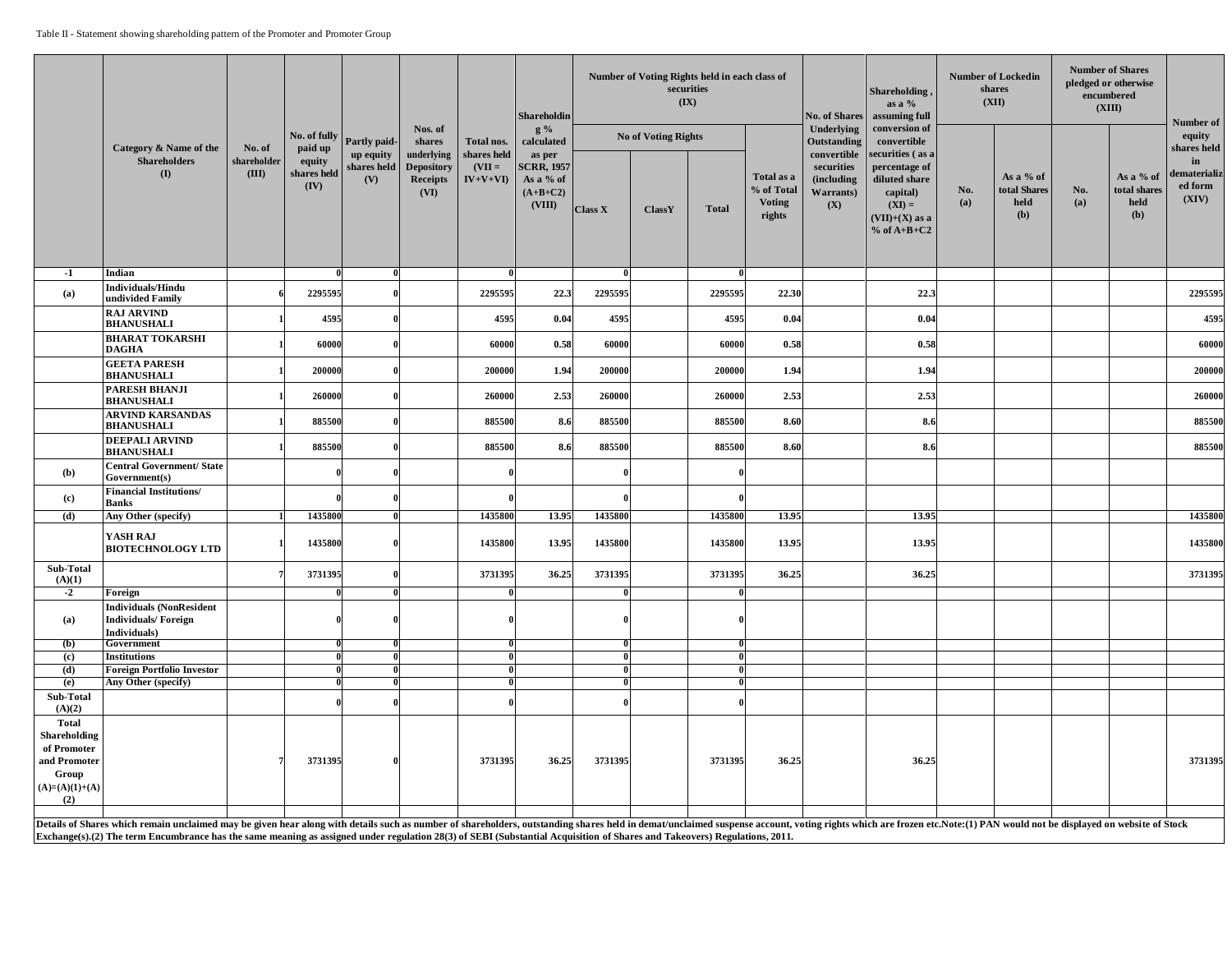|                                                                     |                                                                                                            |                                |                                                       |                                            | Nos. of                                                            |                                                    | Sharehol<br>ding %<br>calculate<br>d as per<br>SCRR,<br>1957<br>As a %<br>of<br>$(A+B+C)$<br>2)<br>(VIII) |                |                            | Number of Voting Rights held in each class of<br>securities<br>(IX) |                                                                      | <b>No. of Shares</b>                                                               | <b>Shareholding</b><br>, as a %<br>assuming full                                                                     | <b>Number of Locked</b><br>in shares<br>(XII) |                                                         | <b>Number of Shares</b><br>pledged or otherwise<br>encumbered<br>(XIII) |                                               |                                                             |
|---------------------------------------------------------------------|------------------------------------------------------------------------------------------------------------|--------------------------------|-------------------------------------------------------|--------------------------------------------|--------------------------------------------------------------------|----------------------------------------------------|-----------------------------------------------------------------------------------------------------------|----------------|----------------------------|---------------------------------------------------------------------|----------------------------------------------------------------------|------------------------------------------------------------------------------------|----------------------------------------------------------------------------------------------------------------------|-----------------------------------------------|---------------------------------------------------------|-------------------------------------------------------------------------|-----------------------------------------------|-------------------------------------------------------------|
|                                                                     |                                                                                                            |                                |                                                       | Partly                                     | shares                                                             |                                                    |                                                                                                           |                | <b>No of Voting Rights</b> |                                                                     | Underlying                                                           | conversion of<br>convertible                                                       |                                                                                                                      |                                               |                                                         |                                                                         | Number of                                     |                                                             |
|                                                                     | Category & Name of the Shareholders<br>(I)                                                                 | No. of<br>shareholder<br>(III) | No. of fully paid<br>up equity<br>shares held<br>(IV) | paid-up<br>equity<br>shares<br>held<br>(V) | underlyi<br>ng<br><b>Deposito</b><br>ry<br><b>Receipts</b><br>(VI) | Total nos.<br>shares held<br>$(VII =$<br>$IV+V+VI$ |                                                                                                           | <b>Class X</b> | Class Y                    | <b>Total</b>                                                        | <b>Total as</b><br>a % of<br><b>Total</b><br><b>Voting</b><br>rights | Outstanding<br>convertible<br>securities<br><i>(including)</i><br>Warrants)<br>(X) | securities (as<br>a percentage<br>of diluted<br>share capital)<br>$(XI) =$<br>$(VII)+(X)$ as a<br>$%$ of<br>$A+B+C2$ | No.<br>(a)                                    | As a<br>$%$ of<br>total<br><b>Shares</b><br>held<br>(b) | No.<br>(a)                                                              | As a $%$<br>of total<br>shares<br>held<br>(b) | equity shares<br>held in<br>dematerialized<br>form<br>(XIV) |
| $-1$                                                                | <b>Institutions</b><br><b>Mutual Funds</b>                                                                 |                                |                                                       |                                            |                                                                    |                                                    |                                                                                                           | $\Omega$       |                            | $\mathbf{0}$<br>$\theta$                                            |                                                                      |                                                                                    |                                                                                                                      |                                               |                                                         |                                                                         |                                               |                                                             |
| (a)<br>(b)                                                          | <b>Venture Capital Funds</b>                                                                               |                                |                                                       |                                            |                                                                    |                                                    |                                                                                                           |                |                            | $\theta$                                                            |                                                                      |                                                                                    |                                                                                                                      |                                               |                                                         |                                                                         |                                               |                                                             |
| (c)                                                                 | <b>Alternate Investment Funds</b>                                                                          |                                |                                                       |                                            |                                                                    |                                                    |                                                                                                           |                |                            | $\bf{0}$                                                            |                                                                      |                                                                                    |                                                                                                                      |                                               |                                                         |                                                                         |                                               |                                                             |
| (d)                                                                 | <b>Foreign Venture Capital Investors</b>                                                                   |                                | $\Omega$                                              |                                            |                                                                    | $\theta$                                           |                                                                                                           | 0              |                            | $\mathbf{0}$                                                        |                                                                      |                                                                                    |                                                                                                                      |                                               |                                                         |                                                                         |                                               |                                                             |
| (e)                                                                 | <b>Foreign Portfolio Investors</b>                                                                         |                                |                                                       |                                            |                                                                    |                                                    |                                                                                                           |                |                            | $\overline{\mathbf{0}}$                                             |                                                                      |                                                                                    |                                                                                                                      |                                               |                                                         |                                                                         |                                               |                                                             |
| (f)                                                                 | <b>Financial Institutions/Banks</b>                                                                        |                                |                                                       |                                            |                                                                    | $\theta$                                           |                                                                                                           |                |                            | $\bf{0}$                                                            |                                                                      |                                                                                    |                                                                                                                      |                                               |                                                         |                                                                         |                                               |                                                             |
| (g)                                                                 | <b>Insurance Companies</b>                                                                                 |                                |                                                       |                                            |                                                                    |                                                    |                                                                                                           |                |                            | $\bf{0}$                                                            |                                                                      |                                                                                    |                                                                                                                      |                                               |                                                         |                                                                         |                                               |                                                             |
| (h)                                                                 | <b>Provident Funds/Pension Funds</b>                                                                       |                                |                                                       |                                            |                                                                    |                                                    |                                                                                                           |                |                            | $\mathbf{0}$                                                        |                                                                      |                                                                                    |                                                                                                                      |                                               |                                                         |                                                                         |                                               |                                                             |
| (i)                                                                 | Any Other (specify)                                                                                        |                                |                                                       |                                            |                                                                    |                                                    |                                                                                                           |                |                            | $\bf{0}$                                                            |                                                                      |                                                                                    |                                                                                                                      |                                               |                                                         |                                                                         |                                               |                                                             |
| Sub-Total $(B)(1)$                                                  |                                                                                                            |                                |                                                       |                                            |                                                                    |                                                    |                                                                                                           |                |                            | $\bf{0}$                                                            |                                                                      |                                                                                    |                                                                                                                      |                                               |                                                         |                                                                         |                                               |                                                             |
| $-2$                                                                | <b>Central Government/ State</b><br><b>Government(s)/ President of India</b>                               |                                |                                                       |                                            |                                                                    |                                                    |                                                                                                           |                |                            |                                                                     |                                                                      |                                                                                    |                                                                                                                      |                                               |                                                         |                                                                         |                                               |                                                             |
| Sub-Total $(B)(2)$                                                  |                                                                                                            |                                |                                                       |                                            |                                                                    |                                                    |                                                                                                           |                |                            | $\mathbf{0}$                                                        |                                                                      |                                                                                    |                                                                                                                      |                                               |                                                         |                                                                         |                                               |                                                             |
| $-3$                                                                | Non-institutions                                                                                           |                                |                                                       |                                            |                                                                    |                                                    |                                                                                                           |                |                            |                                                                     |                                                                      |                                                                                    |                                                                                                                      |                                               |                                                         |                                                                         |                                               |                                                             |
| (a(i))                                                              | Individuals -<br>i.Individual shareholders holding<br>nominal share capital up to Rs. 2 lakhs.             | 810                            | 306629                                                |                                            |                                                                    | 306629                                             | 2.98                                                                                                      | 306629         |                            | 306629                                                              | 2.98                                                                 |                                                                                    | 2.98                                                                                                                 |                                               |                                                         |                                                                         |                                               | 258749                                                      |
| (a(ii))                                                             | Individuals -<br>ii. Individual shareholders holding<br>nominal share capital in excess of Rs. 2<br>lakhs. | 31                             | 3962157                                               |                                            |                                                                    | 3962157                                            | 38.49                                                                                                     | 3962157        |                            | 3962157                                                             | 38.49                                                                |                                                                                    | 38.49                                                                                                                |                                               |                                                         |                                                                         |                                               | 3962157                                                     |
|                                                                     | <b>VIVEK DINESH MANGE</b>                                                                                  |                                | 10837                                                 |                                            |                                                                    | 108374                                             | 1.05                                                                                                      | 108374         |                            | 108374                                                              | 1.05                                                                 |                                                                                    | 1.05                                                                                                                 |                                               |                                                         |                                                                         |                                               | 108374                                                      |
|                                                                     | VINOD CHANDULAL MAV                                                                                        |                                | 108740                                                |                                            |                                                                    | 108740                                             | 1.06                                                                                                      | 108740         |                            | 108740                                                              | 1.06                                                                 |                                                                                    | 1.06                                                                                                                 |                                               |                                                         |                                                                         |                                               | 108740                                                      |
|                                                                     | <b>KRISHNA PRAVIN MANGE.</b>                                                                               |                                | 200000                                                |                                            |                                                                    | 200000                                             | 1.94                                                                                                      | 200000         |                            | 200000                                                              | 1.94                                                                 |                                                                                    | 1.94                                                                                                                 |                                               |                                                         |                                                                         |                                               | 200000                                                      |
|                                                                     | PRAVIN LAXMIDAS MANGE                                                                                      |                                | 21235                                                 |                                            |                                                                    | 212355                                             | 2.06                                                                                                      | 212355         |                            | 21235:                                                              | 2.06                                                                 |                                                                                    | 2.06                                                                                                                 |                                               |                                                         |                                                                         |                                               | 212355                                                      |
|                                                                     | DHVANI VINOD BHANUSHALI                                                                                    |                                | 30000                                                 |                                            |                                                                    | 30000                                              | 2.91                                                                                                      | 300000         |                            | 300000                                                              | 2.91                                                                 |                                                                                    | 2.91                                                                                                                 |                                               |                                                         |                                                                         |                                               | 300000                                                      |
|                                                                     | PANKAJ JASHWANT SHAH                                                                                       |                                | 500000                                                |                                            |                                                                    | 500000                                             | 4.86                                                                                                      | 500000         |                            | 500000                                                              | 4.86                                                                 |                                                                                    | 4.86                                                                                                                 |                                               |                                                         |                                                                         |                                               | 500000                                                      |
|                                                                     | VINOD PRADHAN BHANUSHALI                                                                                   |                                | 516000                                                |                                            |                                                                    | 516000                                             | 5.01                                                                                                      | 516000         |                            | 516000                                                              | 5.01                                                                 |                                                                                    | 5.01                                                                                                                 |                                               |                                                         |                                                                         |                                               | 516000                                                      |
|                                                                     | RINKU VINOD BHANUSHALI                                                                                     |                                | 833500                                                |                                            |                                                                    | 833500                                             | 8.1                                                                                                       | 833500         |                            | 833500                                                              | 8.1                                                                  |                                                                                    | 8.1                                                                                                                  |                                               |                                                         |                                                                         |                                               | 833500                                                      |
| (b)                                                                 | <b>NBFCs</b> registered with RBI                                                                           |                                |                                                       |                                            |                                                                    |                                                    |                                                                                                           |                |                            |                                                                     |                                                                      |                                                                                    |                                                                                                                      |                                               |                                                         |                                                                         |                                               |                                                             |
| (c)                                                                 | <b>Employee Trusts</b>                                                                                     |                                |                                                       |                                            |                                                                    |                                                    |                                                                                                           |                |                            | $\mathbf{0}$                                                        |                                                                      |                                                                                    |                                                                                                                      |                                               |                                                         |                                                                         |                                               |                                                             |
| (d)                                                                 | <b>Overseas Depositories (holding DRs)</b><br>(balancing figure)                                           |                                |                                                       |                                            |                                                                    |                                                    |                                                                                                           |                |                            |                                                                     |                                                                      |                                                                                    |                                                                                                                      |                                               |                                                         |                                                                         |                                               |                                                             |
| (e)                                                                 | Any Other (specify)                                                                                        | 20                             | 2292819                                               |                                            |                                                                    | 2292819                                            | 22.28                                                                                                     | 2292819        |                            | 2292819                                                             | 22.28                                                                |                                                                                    | 22.28                                                                                                                |                                               |                                                         |                                                                         |                                               | 2291719                                                     |
|                                                                     | Non-Resident Indian (NRI)                                                                                  |                                | 2332                                                  |                                            |                                                                    | 2332                                               | 0.02                                                                                                      | 2332           |                            | 2332                                                                | 0.02                                                                 |                                                                                    | 0.02                                                                                                                 |                                               |                                                         |                                                                         |                                               | 2332                                                        |
|                                                                     | <b>Clearing Members</b>                                                                                    |                                | 5990                                                  |                                            |                                                                    | 5990                                               | 0.06                                                                                                      | 5990           |                            | 5990                                                                | 0.06                                                                 |                                                                                    | 0.06                                                                                                                 |                                               |                                                         |                                                                         |                                               | 5990                                                        |
|                                                                     | VINOD PRADHAN BHANUSHALI                                                                                   |                                |                                                       |                                            |                                                                    |                                                    |                                                                                                           |                |                            |                                                                     |                                                                      |                                                                                    |                                                                                                                      |                                               |                                                         |                                                                         |                                               |                                                             |
|                                                                     | <b>HUF</b>                                                                                                 |                                | 300000                                                |                                            |                                                                    | 300000                                             | 2.91                                                                                                      | 300000         |                            | 300000                                                              | 2.91                                                                 |                                                                                    | 2.91                                                                                                                 |                                               |                                                         |                                                                         |                                               | 300000                                                      |
|                                                                     | HUF                                                                                                        | -14                            | 32589.                                                |                                            |                                                                    | 325893                                             | 3.17                                                                                                      | 325893         |                            | 325893                                                              | 3.17                                                                 |                                                                                    | 3.17                                                                                                                 |                                               |                                                         |                                                                         |                                               | 325893                                                      |
|                                                                     | VINCENT COMMERCIAL                                                                                         |                                | 907494                                                |                                            |                                                                    | 907494                                             | 8.82                                                                                                      | 907494         |                            | 907494                                                              | 8.82                                                                 |                                                                                    | 8.82                                                                                                                 |                                               |                                                         |                                                                         |                                               | 907494                                                      |
|                                                                     | <b>GLORIOUS HOLDINGS PVT LTD</b>                                                                           |                                | 1050000                                               |                                            |                                                                    | 1050000                                            | 10.2                                                                                                      | 1050000        |                            | 1050000                                                             | 10.2                                                                 |                                                                                    | 10.2                                                                                                                 |                                               |                                                         |                                                                         |                                               | 1050000                                                     |
|                                                                     | <b>Bodies Corporate</b>                                                                                    |                                | 1958604                                               |                                            |                                                                    | 1958604                                            | 19.03                                                                                                     | 1958604        |                            | 1958604                                                             | 19.03                                                                |                                                                                    | 19.03                                                                                                                |                                               |                                                         |                                                                         |                                               | 1957504                                                     |
| Sub-Total $(B)(3)$                                                  |                                                                                                            | 861                            | 656160                                                |                                            |                                                                    | 6561605                                            | 63.75                                                                                                     | 6561605        |                            | 6561605                                                             | 63.75                                                                |                                                                                    | 63.75                                                                                                                |                                               |                                                         |                                                                         |                                               | 6512625                                                     |
| <b>Total Public</b><br>Shareholding<br>$(B)=(B)(1)+(B)(2)+$<br>B(3) |                                                                                                            | 861                            | 6561605                                               |                                            |                                                                    | 6561605                                            | 63.75                                                                                                     | 6561605        |                            | 6561605                                                             | 63.75                                                                |                                                                                    | 63.75                                                                                                                |                                               |                                                         |                                                                         |                                               | 6512625                                                     |
|                                                                     |                                                                                                            |                                |                                                       |                                            |                                                                    |                                                    |                                                                                                           |                |                            |                                                                     |                                                                      |                                                                                    |                                                                                                                      |                                               |                                                         |                                                                         |                                               |                                                             |

Details of the shareholders acting as persons in Concert including their Shareholding (No. and %):Details of Shares which remain unclaimed may be given hear along with details such as number of shareholders, outstanding sh rights which are frozen etc.Note:(1)PAN would not be displayed on website of Stock Exchange(s). (2)The above format needs to be disclosed along with the name of following persons: Institutions/Non Institutions holding more information pertaining to Depository Receipts, the same may be disclosed in the respective columns to the extent information available and the balance to be disclosed as held by custodian,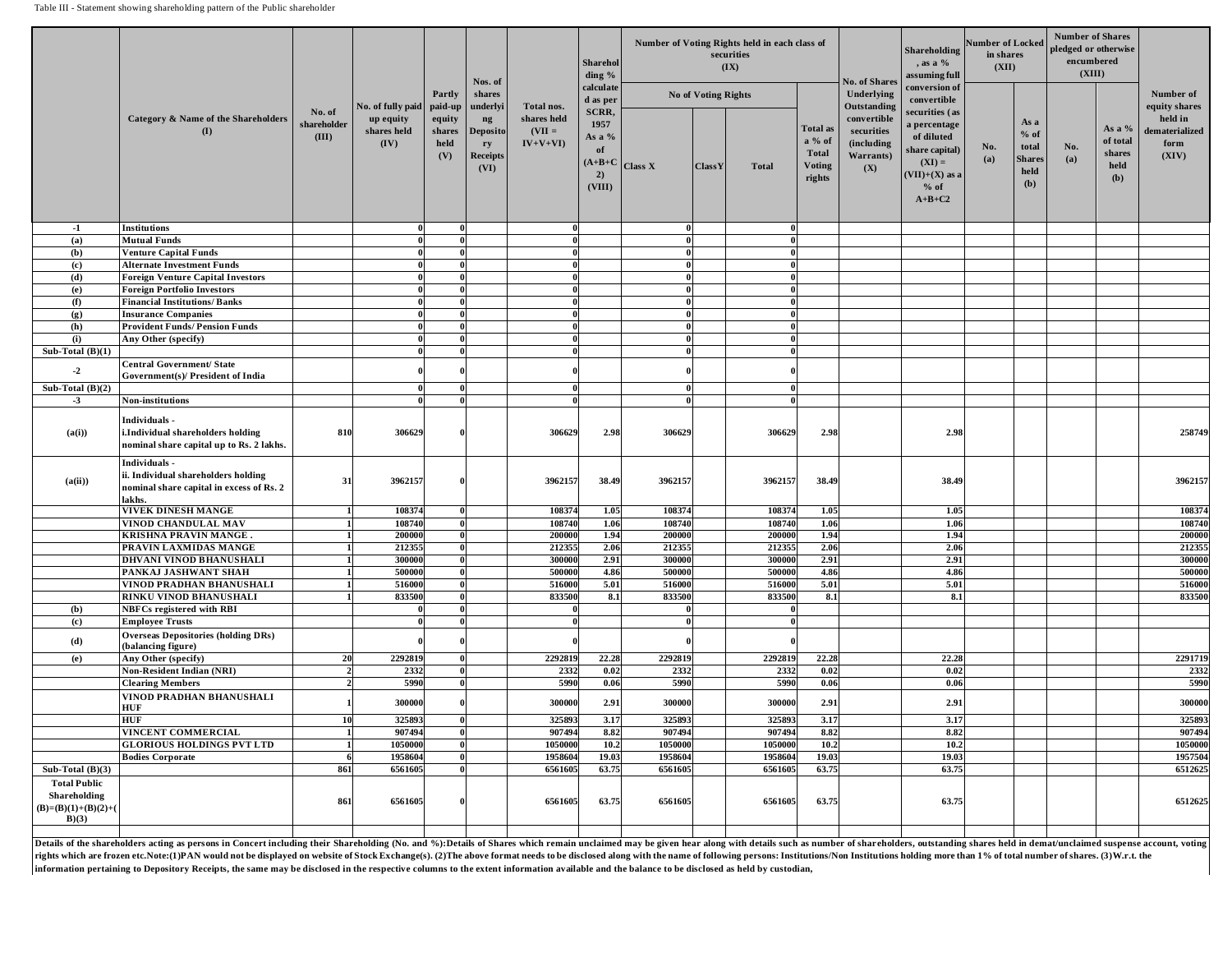## Table IV - Statement showing shareholding pattern of the Non Promoter- Non Public shareholder

|                |                                                                                                                   |                                |                                                                                                                                                                                                                        | Partly<br>paid-up               | Nos. of<br>shares<br>underlying<br><b>Depository</b><br>Receipts<br>(VI) | Total nos.<br>shares held<br>$(VII =$<br>$IV+V+VI$ | Shareh<br>olding<br>$\%$<br>calculat<br>ed as<br>per<br>SCRR,<br>1957<br>As a %<br>of<br>$(A+B -$<br>C <sub>2</sub><br>(VIII) |                   | Number of Voting Rights held in each class<br>of securities<br>(IX)                                           |                                                                                   | No. of<br><b>Shares</b>                                                          | , as a %<br>assuming full<br>conversion of                                                                       | <b>Shareholding Number of Locked</b><br>in shares<br>(XII) |                                                      |              | Number of<br><b>Shares</b><br>pledged or<br>otherwise<br>encumbered |                                            |
|----------------|-------------------------------------------------------------------------------------------------------------------|--------------------------------|------------------------------------------------------------------------------------------------------------------------------------------------------------------------------------------------------------------------|---------------------------------|--------------------------------------------------------------------------|----------------------------------------------------|-------------------------------------------------------------------------------------------------------------------------------|-------------------|---------------------------------------------------------------------------------------------------------------|-----------------------------------------------------------------------------------|----------------------------------------------------------------------------------|------------------------------------------------------------------------------------------------------------------|------------------------------------------------------------|------------------------------------------------------|--------------|---------------------------------------------------------------------|--------------------------------------------|
|                | Category & Name                                                                                                   |                                | No. of fully paid                                                                                                                                                                                                      |                                 |                                                                          |                                                    |                                                                                                                               |                   | <b>No of Voting Rights</b>                                                                                    |                                                                                   | Underlyin<br>g                                                                   | convertible<br>securities (as                                                                                    |                                                            |                                                      |              |                                                                     | Number of<br>equity shares                 |
|                | of the<br><b>Shareholders</b><br>$($ $\Gamma$                                                                     | No. of<br>shareholder<br>(III) | up equity<br>shares held<br>(IV)                                                                                                                                                                                       | equity<br>shares<br>held<br>(V) |                                                                          |                                                    |                                                                                                                               | Class $X$ Class Y | <b>Total</b>                                                                                                  | <b>Total as</b><br>$a \mathrel{\%} of$<br><b>Total</b><br><b>Voting</b><br>rights | Outstandi<br>ng<br>convertibl<br>e securities<br>(including)<br>Warrants)<br>(X) | a percentage<br>of diluted<br>share<br>capital)<br>$(XI) =$<br>$(VII)+(X)$ as<br>$a \mathrel{\%} of$<br>$A+B+C2$ | No.<br>(a)                                                 | As a $%$<br>of total<br><b>Shares</b><br>held<br>(b) | No.<br>(a)   | As a $%$<br>of total<br>shares<br>held<br>(b)                       | held in<br>dematerialized<br>form<br>(XIV) |
| -1             | <b>Custodian/DR</b><br>Holder                                                                                     |                                |                                                                                                                                                                                                                        |                                 |                                                                          |                                                    |                                                                                                                               |                   |                                                                                                               |                                                                                   |                                                                                  |                                                                                                                  |                                                            |                                                      |              |                                                                     |                                            |
| (a)            | Name of DR<br>Holder (if<br>available)                                                                            |                                |                                                                                                                                                                                                                        |                                 |                                                                          |                                                    |                                                                                                                               |                   |                                                                                                               |                                                                                   |                                                                                  |                                                                                                                  |                                                            |                                                      |              |                                                                     |                                            |
|                | Sub-Total $[C](1)$                                                                                                | $\mathbf{0}$                   | $\mathbf{0}$                                                                                                                                                                                                           | $\theta$                        |                                                                          | $\mathbf{0}$                                       | $\overline{0}$                                                                                                                | $\mathbf{0}$      |                                                                                                               | $\Omega$                                                                          |                                                                                  | $\overline{0}$                                                                                                   | $\mathbf{0}$                                               | O                                                    | $\mathbf{0}$ |                                                                     |                                            |
| $\overline{2}$ | <b>Employee Benefit</b><br>Trust (under<br><b>SEBI</b> (Share<br>based Employee<br>Benefit)<br>Regulations, 2014) |                                |                                                                                                                                                                                                                        |                                 |                                                                          |                                                    |                                                                                                                               |                   |                                                                                                               |                                                                                   |                                                                                  |                                                                                                                  |                                                            |                                                      |              |                                                                     |                                            |
|                |                                                                                                                   |                                |                                                                                                                                                                                                                        |                                 |                                                                          |                                                    |                                                                                                                               |                   |                                                                                                               |                                                                                   |                                                                                  |                                                                                                                  |                                                            |                                                      |              |                                                                     |                                            |
| (a)            | Name (abc<br>Sub-Total $[C](2)$                                                                                   |                                | $\theta$                                                                                                                                                                                                               |                                 |                                                                          | $\mathbf{0}$                                       | $\bf{0}$                                                                                                                      | $\mathbf{0}$      |                                                                                                               |                                                                                   |                                                                                  | $\theta$                                                                                                         |                                                            |                                                      |              |                                                                     |                                            |
|                |                                                                                                                   |                                |                                                                                                                                                                                                                        |                                 |                                                                          |                                                    |                                                                                                                               |                   |                                                                                                               |                                                                                   |                                                                                  |                                                                                                                  |                                                            |                                                      |              |                                                                     |                                            |
|                |                                                                                                                   |                                |                                                                                                                                                                                                                        |                                 |                                                                          |                                                    |                                                                                                                               |                   |                                                                                                               |                                                                                   |                                                                                  |                                                                                                                  |                                                            |                                                      |              |                                                                     |                                            |
|                |                                                                                                                   |                                |                                                                                                                                                                                                                        |                                 |                                                                          |                                                    |                                                                                                                               |                   |                                                                                                               |                                                                                   |                                                                                  |                                                                                                                  |                                                            |                                                      |              |                                                                     |                                            |
|                |                                                                                                                   |                                |                                                                                                                                                                                                                        |                                 |                                                                          |                                                    |                                                                                                                               |                   |                                                                                                               |                                                                                   |                                                                                  |                                                                                                                  |                                                            |                                                      |              |                                                                     |                                            |
|                | <b>Total Non-</b><br>Promoter-Non                                                                                 |                                |                                                                                                                                                                                                                        |                                 |                                                                          |                                                    |                                                                                                                               |                   |                                                                                                               |                                                                                   |                                                                                  |                                                                                                                  |                                                            |                                                      |              |                                                                     |                                            |
|                | <b>Public</b><br>Shareholding<br>$(C)=[C](1) + [C](2)$                                                            |                                | $\mathbf{0}$                                                                                                                                                                                                           |                                 |                                                                          | $\theta$                                           | $\mathbf{0}$                                                                                                                  | 01                |                                                                                                               | -0                                                                                |                                                                                  |                                                                                                                  |                                                            | $\mathbf{0}$                                         | $\bf{0}$     |                                                                     |                                            |
|                |                                                                                                                   |                                | Note (1) PAN would not be displayed on website of Stock Exchange(s).(2) The above format needs to disclose name of all holders holding more than 1% of total number of shares (3) W.r.t. the information pertaining to |                                 |                                                                          |                                                    |                                                                                                                               |                   | Depository Receipts, the same may be disclosed in the respective columns to the extent information available, |                                                                                   |                                                                                  |                                                                                                                  |                                                            |                                                      |              |                                                                     |                                            |